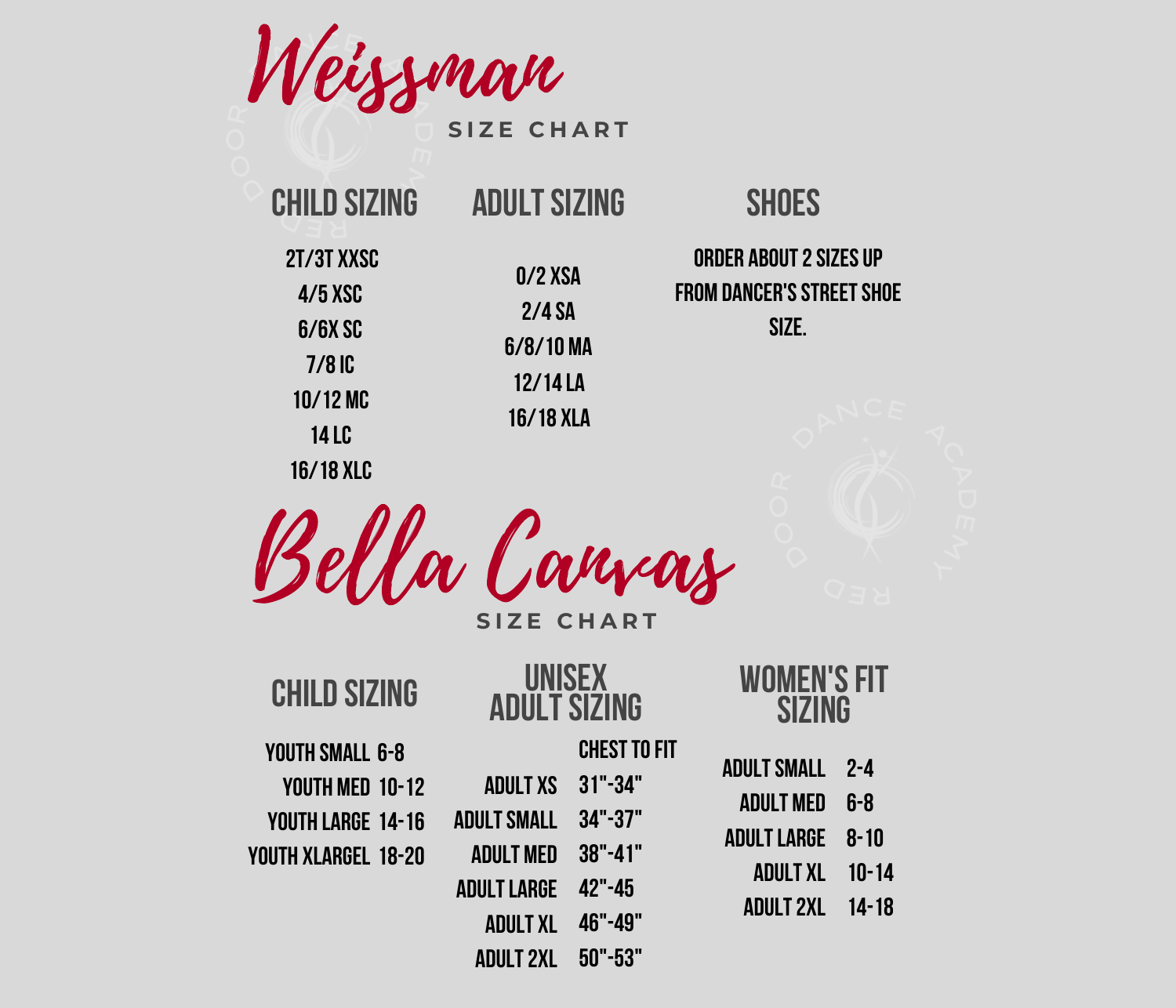

Weissman

## $S$  **IZE** CHART

| <b>CHILD SIZING</b>                                                                         | <b>ADULT SIZING</b>                                                    | <b>SHOES</b>                                                               |
|---------------------------------------------------------------------------------------------|------------------------------------------------------------------------|----------------------------------------------------------------------------|
| 2T/3T XXSC<br>$4/5$ XSC<br>$6/6X$ SC<br>$7/8$ IC<br>$10/12$ MC<br>14 LC<br><b>16/18 XLC</b> | $0/2$ XSA<br>$2/4$ SA<br>$6/8/10$ MA<br>$12/14$ LA<br><b>16/18 XLA</b> | <b>ORDER ABOUT 2 SIZES UP</b><br><b>FROM DANCER'S STREET SHOE</b><br>SIZE. |